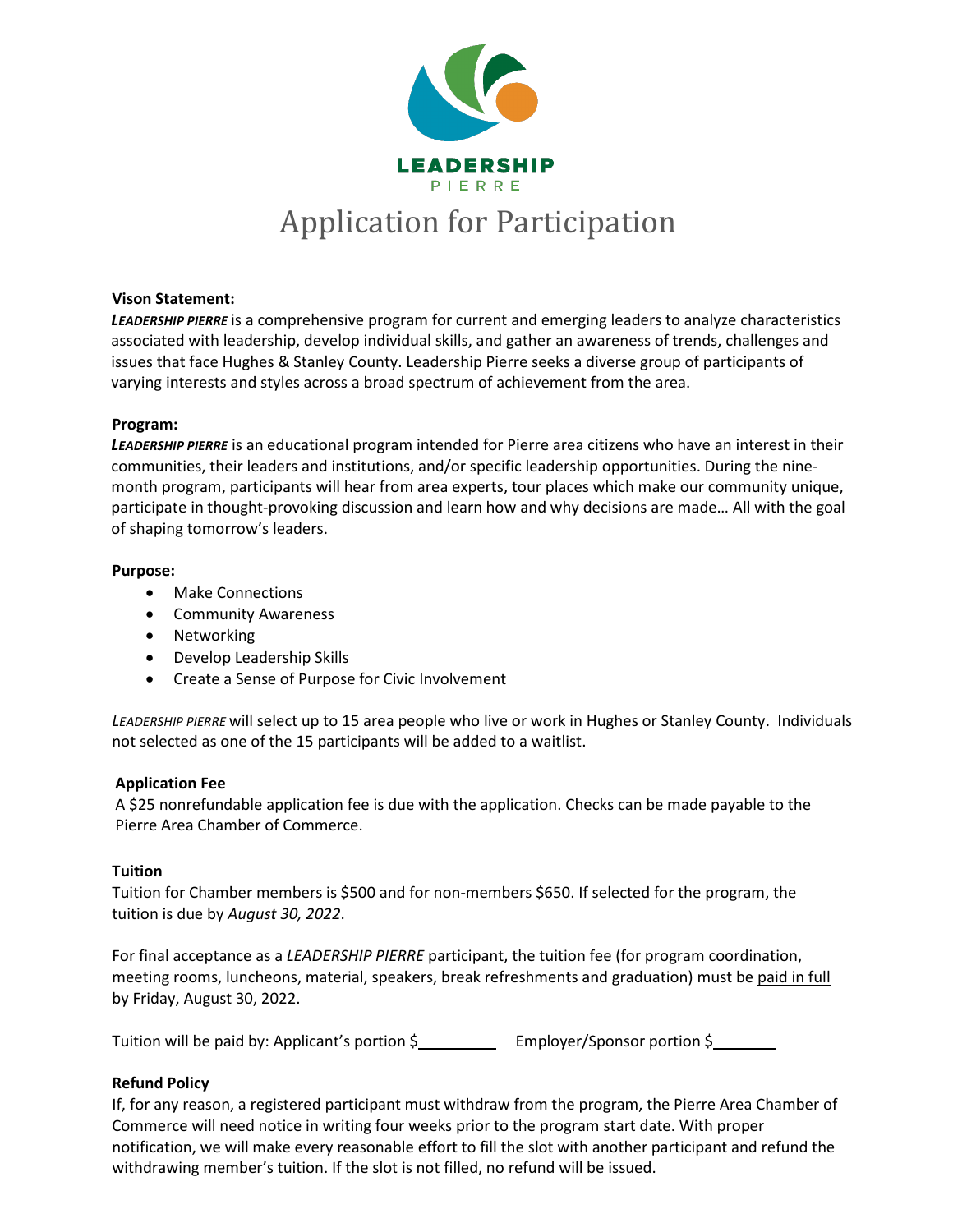# *LEADERSHIP PIERRE CLASS OF 2022-23*

**APPLICATION DEADLINE IS July 15, 2022**

**Please submit your current resume and fully answer the following questions.** It is acceptable to type responses on a separate sheet. All responses will be scored by a selection committee and participation will be limited to 15 individuals.

#### **Present Community Involvement**

Please list organizations you are or were involved in *(community, civic, religious, business/professional)*

Extracurricular activities and/or special honors/awards for community leadership/activities

Why would you like to participate in the *LEADERSHIP PIERRE* program?

What does leadership mean to you?

What do you believe are two significant issues or problems facing the Pierre area?

What role in business, politics and/or the community do you see yourself holding five years from now?